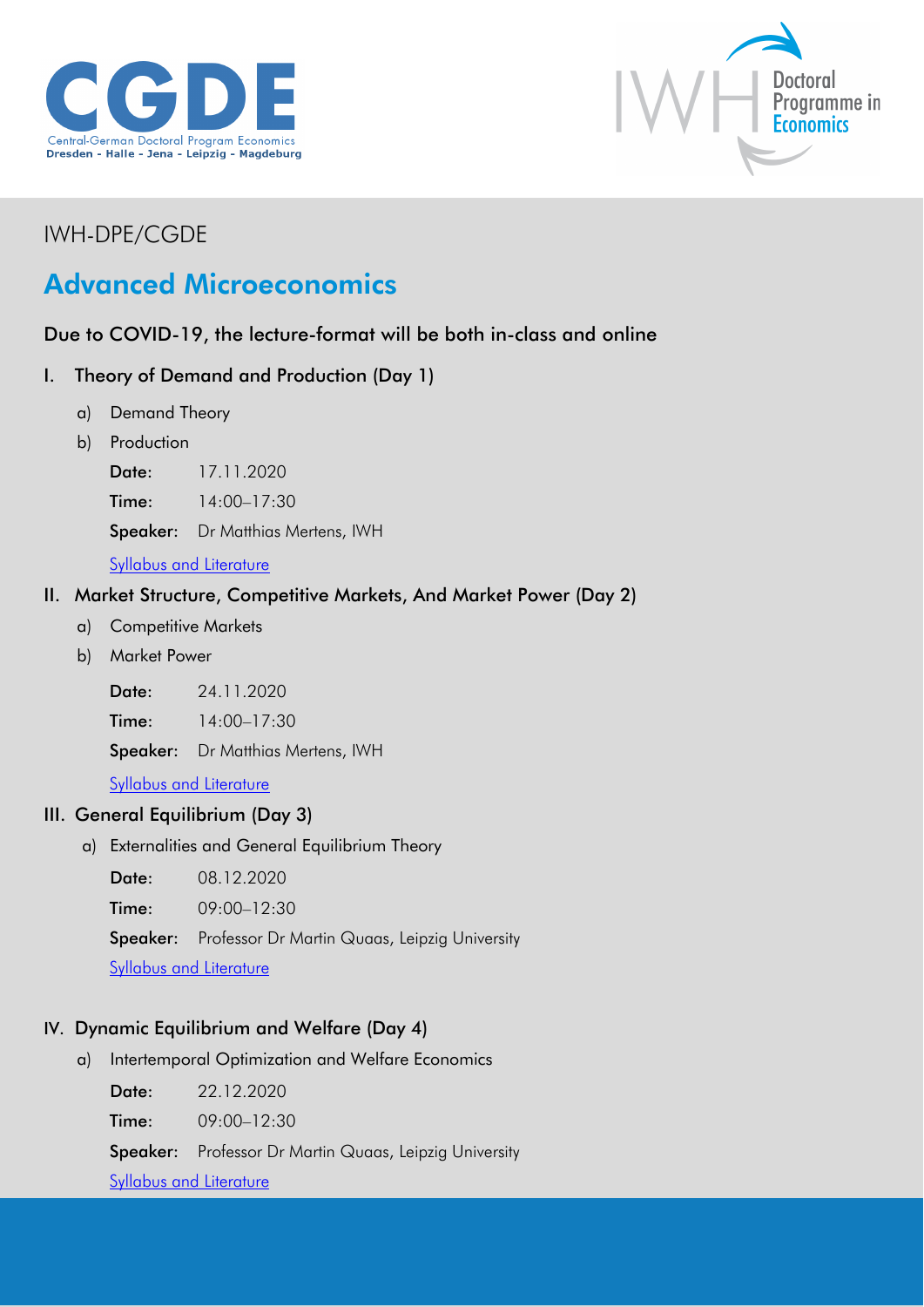#### V. Uncertainty (Day 5)

a) Expected Utility Theory, General Equilibrium Theory under Uncertainty

Date: 05.01.2021

Time: 14:00–17:30

Speaker: Professor Dr Heiko Karle, Frankfurt School of Finance & Management

[Syllabus and Literature](http://cgde.wifa.uni-leipzig.de/wp-content/uploads/2020/10/Syllabus_Karle_Advanced-Micro.pdf)

#### VI. Games of Complete Information (Day 6)

a) Simultaneous and Dynamic Games of Complete Information

Date: 12.01.2021

Time: 14:00–17:30

Speaker: Professor Dr Heiko Karle, Frankfurt School of Finance & Management

[Syllabus and Literature](http://cgde.wifa.uni-leipzig.de/wp-content/uploads/2020/10/Syllabus_Karle_Advanced-Micro.pdf)

#### VII. Games of Incomplete Information (Day 7)

- a) Bayesian Games
	- Date: 26.01.2021

Time: 14:00–15:30

Speaker: Professor Shuo Xia, PhD, IWH and Leipzig University

[Syllabus and Literature](http://cgde.wifa.uni-leipzig.de/wp-content/uploads/2020/09/Syllabus_Xia_Advanced-Micro.pdf)

#### VIII. Informational Economics (Day 8)

- a) Hidden Information Problem (screening, signalling)
- b) Hidden Action Problem (moral hazard)

Date: 09.02.2021

Time: 14:00-17:30

Speaker: Professor Shuo Xia, PhD, IWH and Leipzig University

[Syllabus and Literature](http://cgde.wifa.uni-leipzig.de/wp-content/uploads/2020/09/Syllabus_Xia_Advanced-Micro.pdf)